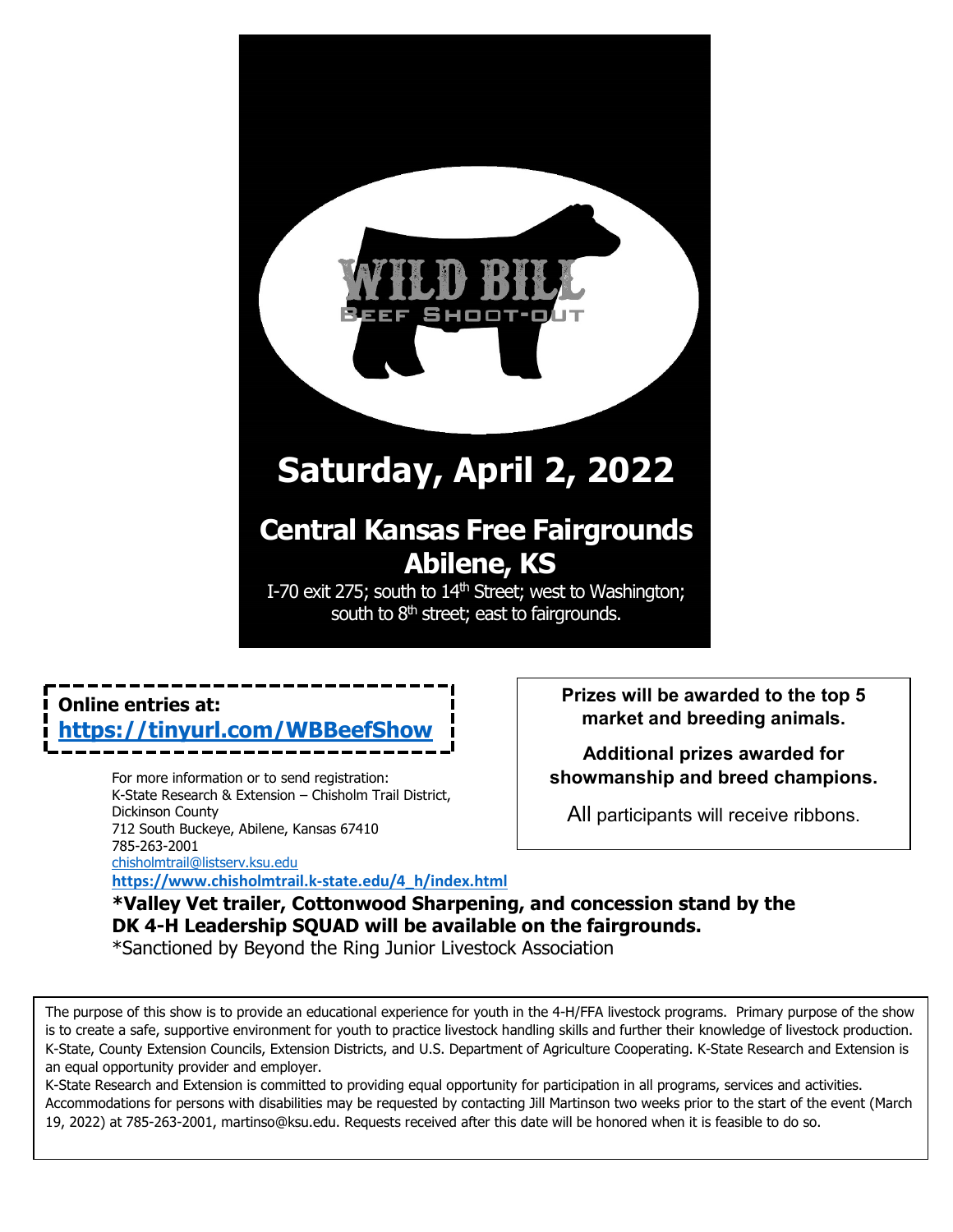#### **SHOW INFORMATION**

#### **Judging of Breeding Heifers:**

- \* All heifers will be divided by breed then age, if numbers warrant.
- \* Breed classes will consist of 2 or more of one breed.
- \* Single breed entries will show as AOB.
- \* Heifers may be shown as breeding or market, but not both.

#### **Age Breaks**:

Senior Heifer Calves - Sept. 1-Dec. 31 of prior year Summer Yearling Heifers - May 1 - Aug. 31 of prior year Junior Yearling Heifers - Jan. 1 - April 30 of prior year Senior Yearling Heifer - Sept. 1 - Dec. 31 of two years prior

#### **Judging of Prospect Steers:**

- \* All steers will be weighed.
- \* All steers will be shown by breed if there are 2 head.
- \* Single breed entries will show as AOB.

#### **Judging of Prospect Market Heifers:**

- \* All Prospect Market Heifers will be shown by weight only.
- \* Breed Champion Prospect Steers and Champion Market Heifer will compete for an Overall Champion Prospect Market Beef.
- \* Heifers may be shown as market or breeding, but not both.

#### **Fitting and Showing Contests**:

\* Free to all exhibitors who enter an animal in conformation classes.

## **General Rules**

- 1) This show is open to any bona-fide 4-H or FFA members who have not yet reached their 19th birthday before January 1, 2022.
- 2) All animals must be owned and entered under the name of the exhibitor, who must show their own animals unless they have more than one animal per class. No limit to number of entries.
- 3) **No pay. No weigh. No refunds.**
- 4) All entries are accepted with the understanding that the Dickinson County Extension Council and/or the Central Kansas Free Fair Board are not responsible for any loss or damage that may arise.
- 5) **All straw or wood shavings will be cleaned from the area used and must be put on the paved street east of the barns. If not cleaned, a fee will be assessed. No tying to horse barns.**
- 6) Each exhibitor must provide own bedding and supplies.
- 7) Entry fee is \$20.00 per head. CTD 4-H members \$15 a head if entered and paid by pre-entry deadline. **Pre-entries must be postmarked by March 25.** Entries may be made online at:

[https://tinyurl.com/WBBeefShow.](https://tinyurl.com/WBBeefShow) Late and day of show entry fee is \$30.00 per head. County only classes will not be assessed an entry fee.

- 8) **Persons showing unnecessary rough handling of animals will be asked to leave the show and forfeit any entry fees/prizes.**
- 9) 4-H/FFA members are subject to the code of conduct agreements of their respective organizations.
- 10) Smoking and alcohol are prohibited on the fairgrounds.
- 11) No entries will be accepted after the completion of weighing.
- 12) Barns will be open for any exhibitors who wish to bring animals the night before. **Arrangements must be made with the Extension Office (785-263-2001) by Friday before the show.**  Chisholm Trail Extension District and/or the Central Kansas Free Fair Board are not responsible for animals staying overnight.
- 13) The show committee reserves the right to decide on any questions that are not listed in the rules. **Protests for any reason must be submitted in writing and accompanied by a \$100 fee.**
- 14) The decision of the judge is final.
- 15) All steers will be judged as show prospects, not finished animals.
- 16) Red ribbon animals will only be considered for champion or reserve champion breed in the Dickinson County division.
- 17) Anyone with an outstanding insufficient funds check will not be allowed to show until the debt has been paid.
- 18) All out-of-state animals must have a valid 30-day vet health certificate.
- 19) **Registration papers or printed pending registration papers from breed association are required to show as purebred. Animals will ONLY show as papered i.e. Foundation Simmental, Shorthorn Plus, ChiMaine, etc.**
- 20) **No bills of sale will be accepted.**
- 21) **County-only entries may follow CKFF breed guidelines.**
- 22) Once checked in, no breed changes may be made.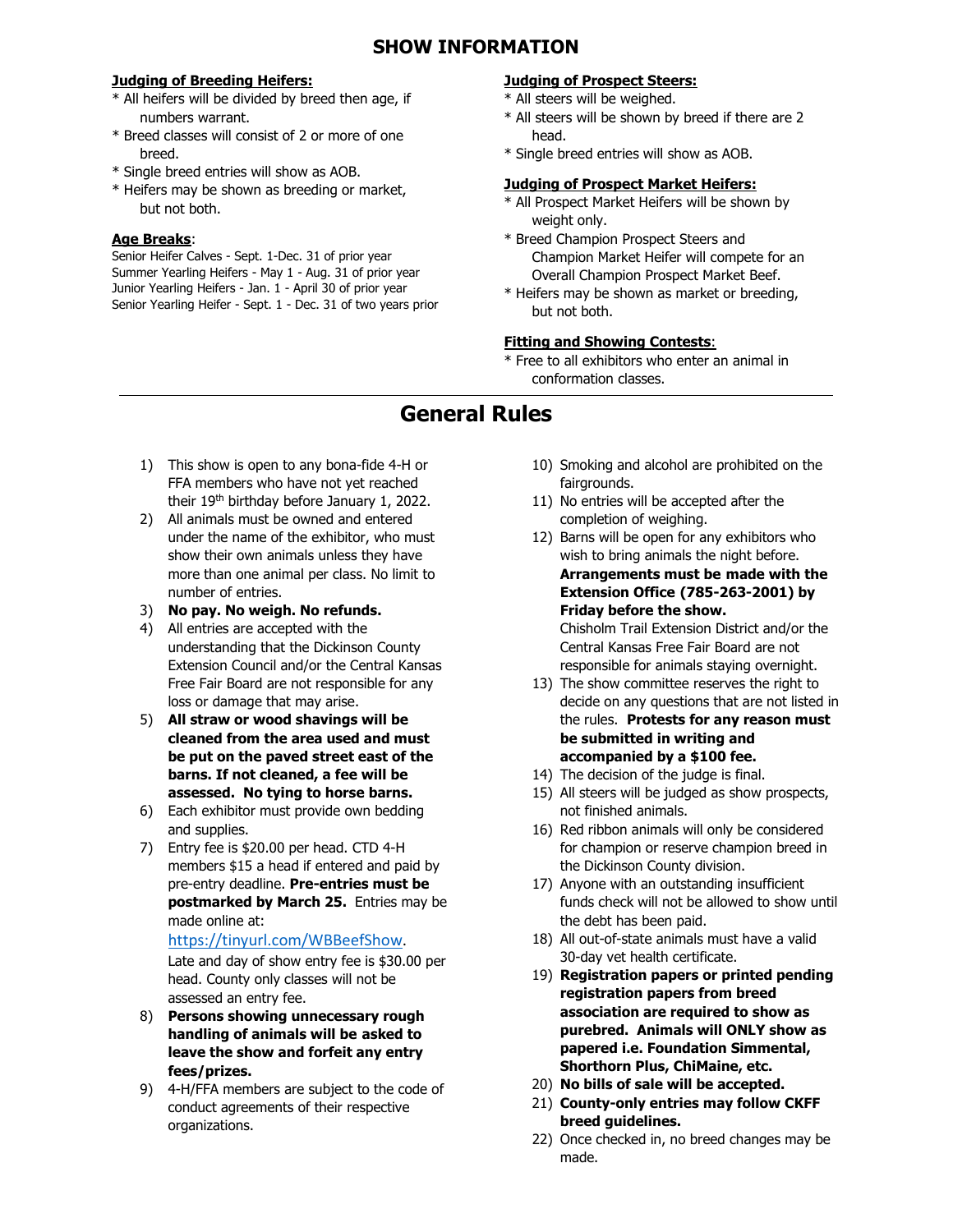## **Show Schedule**

8:00 A.M. - 9:30 A.M. - All cattle in place and weighed

10:30 A.M. -Beef Show Begins

Show Order:

Open Heifer Show County Heifer Classes

Showmanship Senior - 14 & up Intermediate - 10-13 Junior - 7- 9

Open Prospect Steer Show Prospect Market Heifer Show County Market Beef Classes